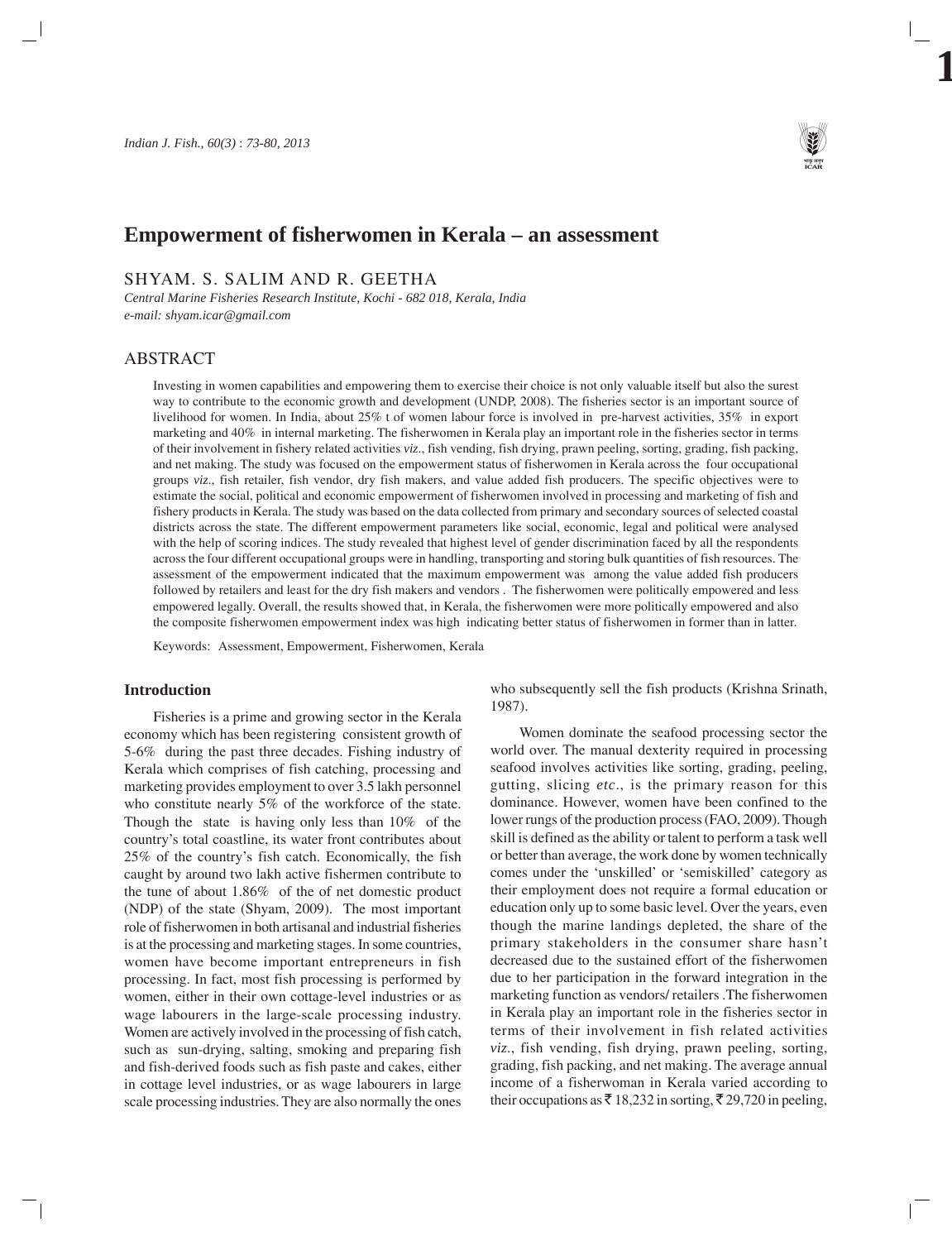$\bar{\mathcal{F}}$  18,000 in value additions,  $\bar{\mathcal{F}}$  23,328 in curing and  $\bar{\mathcal{F}}$  59,760 in vending considering the seasonal employment (CMFRI, 2009). Mostly, they are involved in fish marketing followed by housekeeping and fish processing. In the fish processing units, women play an important role.

Persistent poverty and deteriorating economic conditions have forced many women from poor rural households to work outside their homes who ventured into varied economic activities while at the same time continuing to perform their traditional household duties (Swaminathan, 2011). Women play significant roles in all aspects of fisheries; both in the artisanal, small-scale sector and in the commercial sector, yet their roles remain unarticulated and unrecognised. The major constraints faced by women in fisheries include limited access and control over resources like water, land, boat, crafts and gear, knowledge, training, finance, tools, technologies, information technologies, little or no influence on the decision-making process especially in the public sphere, lack of proper infrastructure and support facilities for marketing and processing *etc*. (Shyam *et al.,* 2011). Fishing villages are deprived of basic amenities such as health care facilities, transportation and communication facilities, water supply and electricity (Dehadrai, 2002). Problems like anaemia, malnutrition and vitamin deficiency is observed in fishing communities especially among fisherwomen and children. Furthermore poor awareness/ knowledge in the areas of health, nutrition and child care heightened their problems.

The overall objectives of the study were to document the empowerment status of women in fisheries across the different occupation in which they are involved. However the specific objectives are to analyse the role of fisherwomen in processing and marketing of fish and fishery products as a source of income generation and livelihood option in Kerala and to estimate the social, political and economic empowerment of fisherwomen involved in processing and marketing of fish and fishery products in Kerala.

#### **Materials and methods**

The study was based on the data collected from primary and secondary sources. The primary data was collected from selected respondents using comprehensive

Table 1. Sampling distribution of occupational groups

and pre-tested questionnaires. The important variables considered for the study were age, religion, caste, family structure, education level, occupation, income level, assets, expenditure level, frequency of fish consumption along with total and average monthly quantity of fish and fish substitutes purchased, problems in fish consumption, awareness about the value added fish products, and

The study was designed to be conducted among the fisherwomen, especially among four occupational groups *viz.,* fish retailer, fish vendor, dry fish makers and value added fish producers. A sample of 50 each from the above occupational groups (Table 1) was selected purposively with an equal distribution from all the major three regions of Kerala including northern Kerala, central Kerala, and southern Kerala as given in Fig. 1.

problems in consumption of value added products.



Fig. 1. Distribution of sampling areas for occupational groups

#### *Tools of analyses*

The data obtained from the respondents were systematically tabulated for the purpose of analysis. The study used the following methods of analyses to present the facts in a cogent manner, to draw meaningful conclusions and to generalise the level of empowerment of the respondent fisherwomen.

| Location        | Occupational group |             |                |                           |       |  |
|-----------------|--------------------|-------------|----------------|---------------------------|-------|--|
|                 | Fish retailer      | Fish vendor | Dry fish maker | Value added fish producer | Total |  |
| Northern Kerala | 10                 | 19          | 18             | 21                        | 68    |  |
| Central Kerala  | 10                 | 10          | 10             | 10                        | 40    |  |
| Southern Kerala | 30                 |             | 22             | 19                        | 92    |  |
| Total           | 50                 | 50          | 50             | 50                        | 200   |  |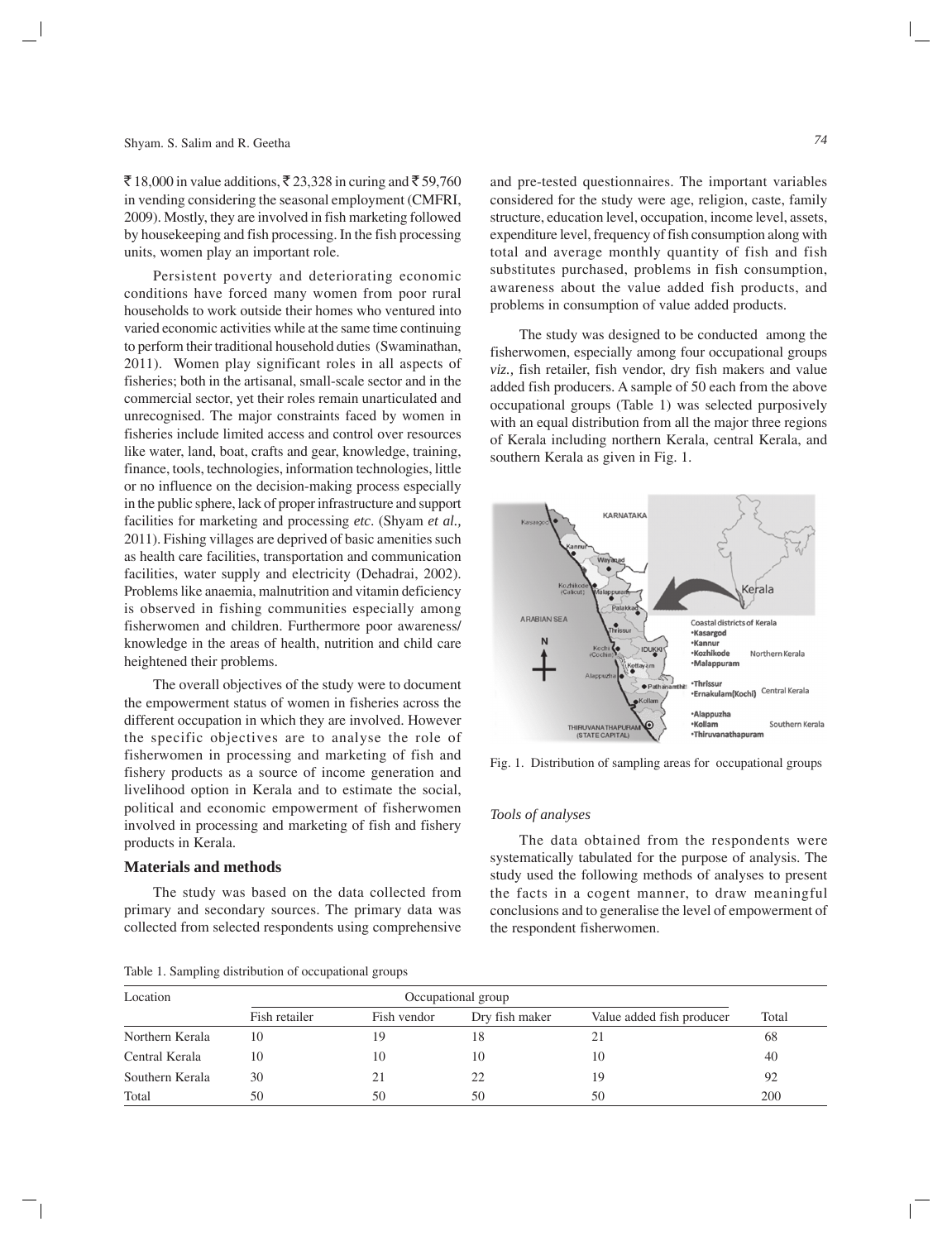#### *Average and percentage analysis*

Average and percentage analysis were used to examine the different variables pertaining to the respondents of the survey. Male-female ratio, adult-children ratio, literacy ratio, earner-dependent ratio *etc*. were prepared for the analysis. Additionally respondents' species preferences, income and expenditure, savings and debt, networking *etc*. were analysed using average and percentage analysis.

# *Scoring method*

The different empowerment parameters like social, economic, legal and political were analysed with the help of scoring indices. The scoring index is based on binary continuum of 0 and 1 indicating yes or no or a three point continuum of 1, 2 and 3 indicating low, medium and high.

## *Measurement of women empowerment*

The measurement of women empowerment was based on the four major indicators *viz*., economic, social, political and legal. Information about their age, religion, caste, family type, educational status, occupation, income level, assets, expenditure on food and non-food items, time spent for household activities, discrimination in economic activities, level of participation in social activities, decision making ability, level of accessibility to resources, awareness about the health and nutritional status, some of the political and legal indicators, *etc*. were collected from the sample fisherwomen. The following tools were used to find out the empowerment of fisherwomen in the study area.

Rank order correlation co-efficient was estimated to compare the gender discrimination in the economic activities, decision making ability, access to legal process and systems as well as access to political systems and citizens power among the four categories of fisherwomen such as dry fish makers, value added fish producers, fish vendors and retailers. The rank order correlation co-efficient was estimated by using the following formula (Bala *et al*., 2006):

Rank order correlation co-efficient  $(r_s) = 1 - 6 \sum_{i=1}^{d} n_i$ 

where,  $d =$  difference in ranks assigned to a particular gender discrimination aspect among four different categories of fisherwomen and  $n =$  number of gender discrimination aspects under consideration or the highest rank.

Before estimating the rank order correlation coefficient, the ranks of each parameter / aspect considered in a particular empowerment indicator category were determined through calculation of Mean Percent Score (MPS) for each of them respectively using the following formula (Rahman and Naoroze, 2007):

 $Mean Percent Score (MPS<sub>i</sub>) =$ 

Scores actually obtained from sample fisherwomen Σ –––––––––––––––––––––––––––––––––––––––––––––––––––––

where, i denotes parameter/aspect considered in a particular empowerment indicator category.

Women empowerment index was calculated by capturing the responses of fisherwomen on economic, social, political and legal aspects. To calculate the economic empowerment index, data on purchase and selling price of fish and fishery products, timing of auction and its convenience, equal participation in auctions, bargaining power during auction, discrimination in transportation, storage and handling of fish and fishery products and accessibility of getting credit in financial institutions, *etc*. were used as suggested by Mathew (2003). Similarly, decision making ability, access to information resources and knowledge about health and nutritional status were the indicators included to calculate the social empowerment index (Sen and Batliwala, 2000).

The empowerment index of fisherwomen for a particular indicator type, *viz*., economic, social, and political and legal, was calculated by adding the scores obtained in each aspect of respective indicator. The overall empowerment index of particular category of fisherwomen was estimated by arriving at the average of the indices obtained under all four empowerment indicator categories. The scoring index was based on both binary continuum of 0 and 1 indicating 'yes' or 'no' and three point continuum of 0, 1 and 2 or 1, 2 and 3 indicating 'no', 'little' and 'more' or 'low', 'medium' and 'high', respectively. The following formula was used to measure the empowerment index of the particular category of fisherwomen:

 $F$ isherwomen Empowerment Index ( $FEI$ <sub>i</sub>) =

Scores actually obtained for each aspect of empowerment indicator  $\sum$   $\frac{1}{2}$  Maximum possible score to be obtained for each aspect of empowerment indicator

Composite Fisherwomen Empowerment Index (FEI) =

$$
\Sigma \frac{FEli}{4} \times 100
$$

where, i denotes the four categories of empowerment indicators, *viz*., economic, social, political and legal.

# **Results and discussion**

#### *Gender discrimination in economic activities*

Gender discrimination of fisherwomen in economic activities was analysed with the help of capturing the responses on various aspects and by calculating the rank order correlation co-efficient. The aspects on which responses were sought include purchase price at auction market, sale price at destination market, timing of auction, equality of participation in auction, bargaining power during

Maximum possible score to be obtained from sample fisherwomen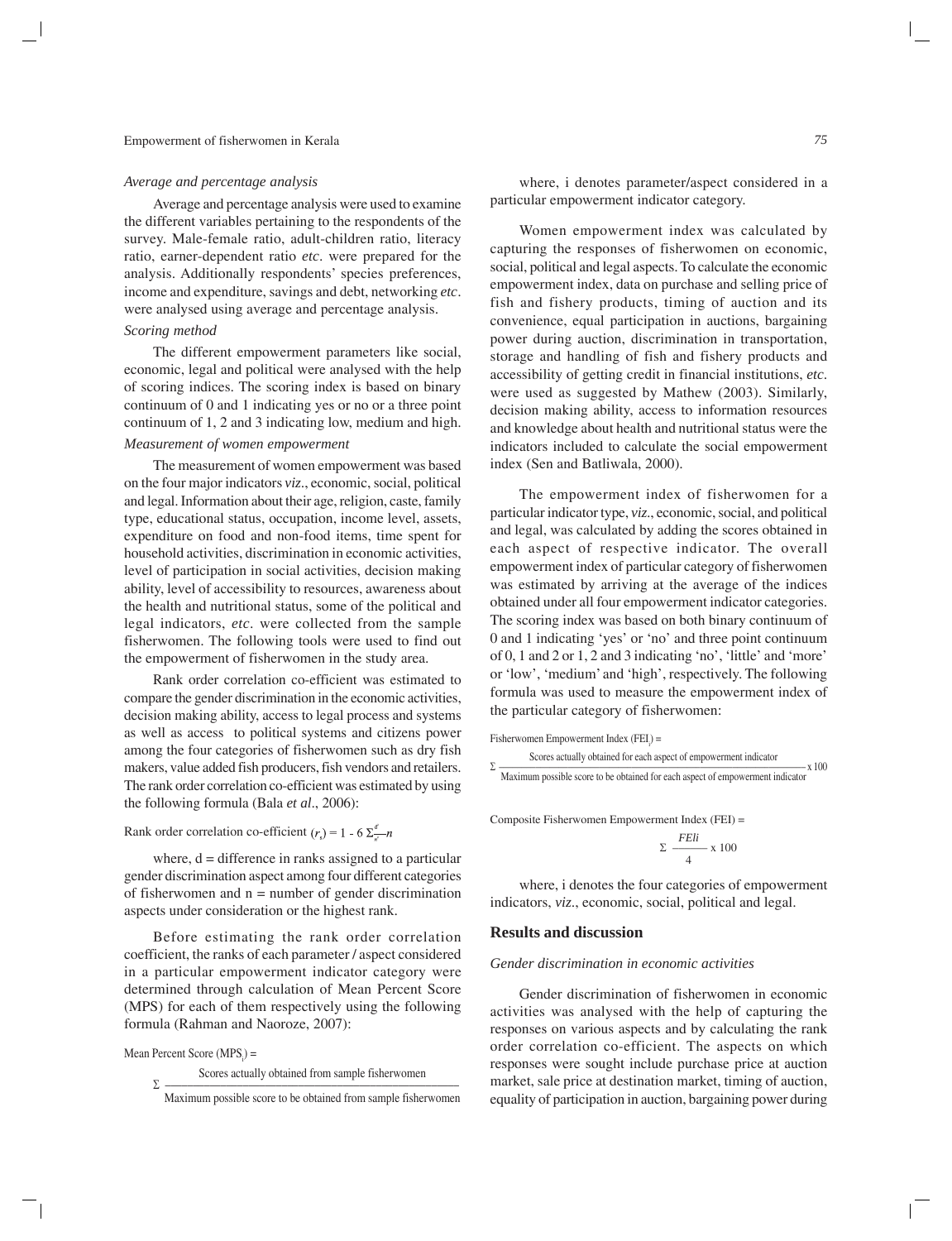auction, difficulty in transportation, difficulty in storage, difficulty in handling bulk quantities, difficulty to have tie-up with middlemen and difficulty in getting credit.

The details on gender discrimination in the economic activities among four categories of fisherwomen in the study area are given in Table 2.

Further, the rank order correlation coefficient  $(r<sub>s</sub>)$ between processors and marketers in Kerala was 0.70. It showed that both the groups of fisherwomen felt more similar with respect to the discriminating aspects in Kerala. This could be understood by the similar or closer ranks assigned by them for most of the aspects of gender discrimination considered under the study.

Table 2. Gender discrimination in the economic activities of fisherwomen

|                                                                               | Kerala     |      |            |                |
|-------------------------------------------------------------------------------|------------|------|------------|----------------|
| Aspects                                                                       | Processor* |      |            | Marketer**     |
|                                                                               | <b>MPS</b> | Rank | <b>MPS</b> | Rank           |
| Difficulty in getting credit                                                  | 27.50      | 4    | 29.00      | 7              |
| Exercising bargaining power during auction                                    | 16.50      | 9    | 28.50      | 8              |
| Difficulty in handling the bulk quantities of fish<br>and fishery products    | 48.00      |      | 69.00      | $\overline{2}$ |
| Convenience                                                                   | 20.00      | 8    | 57.50      | 3              |
| Inability to exercise tie up with sales                                       | 14.50      | 10   | 18.50      | 9              |
| Difficulty in storage of the products                                         | 39.50      | 3    | 56.00      | 4              |
| Selling price of fish and fishery products at markets                         | 26.00      | 5    | 29.00      | 7              |
| Hurdles in transportation of the products                                     | 47.50      | 2    | 72.00      | -1             |
| Purchasing prices of fish and fish products from the<br>auction site / market | 24.50      | 6    | 32.50      | 5              |
| Equal participation in auctions                                               | 21.00      | 7    | 29.50      | 6              |
| Rank order correlation co-efficient $(r)$                                     |            |      | 0.70       |                |

*\* Processors include dry fish makers and value added producers, \*\*Marketers include both fish retailers and vendors*

The results revealed that among the various aspects in their economic activities, the women fish processors felt highly discriminated from their male counterparts on handling the bulk quantities, transportation and storage of fish and fishery products. This could be understood by the high Mean Percent Score (MPS) of 48.00, 47.50 and 39.50 of these aspects respectively. On the other side, they did not feel much discrimination on the aspects of having tie-up with middlemen (14.50), bargaining power during auction (16.50), its timing (20.00) and equality in participation (21.00). In the case of women fish marketers, the most discriminating aspects were found to be transportation of fish and fishery products (72.00), handling the bulk quantities (69.00) and timing of auction (57.50). Conversely, the least discriminating aspects for them were having tie-up with middlemen (18.50), bargaining power during auction (28.50) and credit access and sale price (both 29.00). Interestingly, the aspect of timing of auction was felt differently by the two groups of women fish processors and marketers. While the former felt it less discriminatory, the latter expressed it more. This was mainly because of the fact that marketers themselves participate in daily auctions for purchase of fresh fish for selling in the destination markets and to the consumers, whereas the processors usually source their raw materials through their agents.

Overall, the results indicated that the most common aspects in which the all four categories of fisherwomen were discriminated from their men-folk were found to be handling of bulk quantities of fish and fishery products, transportation, storage, access to credit from institutional agencies and difficulties during auction. Appropriate institutional arrangements by way of bringing out some guidelines for equal participation of fisherwomen in auction, fixing of minimum quantities (quota) of fish for women, and priority for fisherwomen to institutional credit access by the government agencies may lessen the gender discrimination of fisherwomen, thereby empowering them ultimately.

#### *Decision making ability of fisherwomen*

Decision making ability of the fisherwomen was analysed on various parameters related to their day to day life and it was linked directly with their level of empowerment. At the same time, it is influenced by some other external factors also. Various aspects, on which the decision making ability of the fisherwomen was measured, were family planning, marriage of their daughter, children's education, family health issues, buying gifts for social functions, religious events, choice of guest and entertainment at social functions, giving loan to others,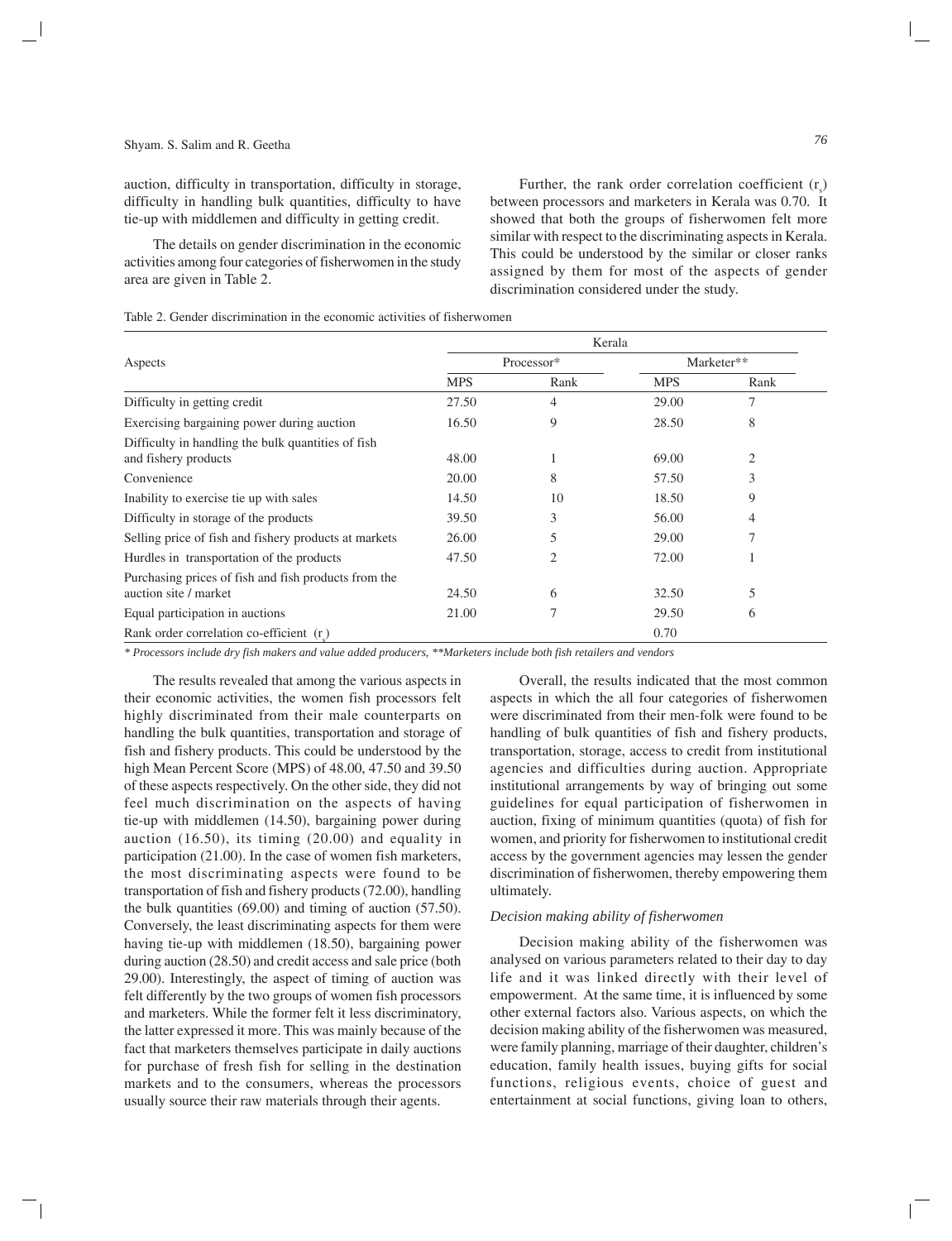spending money for relatives, purchasing assets to home, decisions on husband's job and husband's habits. The details on level of freedom on decision making ability in household activities among four categories of fisherwomen in the study area are given in Table 3.

with respect to their level of freedom on the decision making ability in Kerala State, which could be understood by the similar or closer ranks assigned by them for most of the aspects in decision making ability of fisherwomen considered under the study.

|                                                                       | Kerala     |                |            |      |  |
|-----------------------------------------------------------------------|------------|----------------|------------|------|--|
| Aspects                                                               |            | Processor*     | Marketer** |      |  |
|                                                                       | <b>MPS</b> | Rank           | <b>MPS</b> | Rank |  |
| Buying gifts for social functions                                     | 52.00      | 7              | 57.50      | 7    |  |
| Giving loan to others                                                 | 54.50      | 6              | 57.00      | 8    |  |
| Family health issues                                                  | 60.50      | $\overline{2}$ | 68.00      | 3    |  |
| Children's education                                                  | 48.50      | 8              | 49.00      | 10   |  |
| Purchasing assets for home                                            | 60.00      | 3              | 69.00      | 2    |  |
| Family planning<br>(Number of children / Abortions / Birth intervals) | 43.00      | 10             | 50.50      | 9    |  |
| Decisions on the husband's job/business                               | 17.50      | 11             | 8.50       | 11   |  |
| Marriage decisions (especially for girls)                             | 44.00      | 9              | 64.00      | 5    |  |
| Spending money for their relatives                                    | 56.50      | 5              | 66.00      | 4    |  |
| Choice of guest and entertainment at social functions                 | 60.00      | 3              | 63.50      | 6    |  |
| Religious events                                                      | 68.00      | 1              | 71.00      |      |  |
| Suggestions on the husband's habits                                   |            |                |            |      |  |
| Alcoholism<br>(i)                                                     | 4.50       | 12             | 8.00       | 12   |  |
| (ii) Smoking cigarette                                                | 3.00       | 14             | 6.00       | 14   |  |
| (iii) Playing cards                                                   | 3.50       | 13             | 6.50       | 13   |  |
| Rank order correlation co-efficient $(r)$                             | 0.92       |                |            |      |  |

Table 3. Decision making ability of fisher women

*\* Processors include dry fish makers and value added producers, \*\*Marketers include both fish retailers and vendors*

Among various aspects on which their decision making ability was studied, the women fish processors in Kerala had more freedom to decide on attending religious events, family health issues, choice of guest and entertainment at social functions and purchasing the assets for home. This could be understood by MPS of 68.00, 60.50, 60.00 and 60.00 secured by these aspects respectively. Conversely, they had less freedom to give suggestions on their husband's habits of smoking cigarette (3.00), playing cards (3.50) and drinking alcohol (4.50) and decisions on the husband's business (17.50). Similarly in the case of women fish marketers, it was found that they had more freedom to decide on attending religious events (71.00), purchasing the assets for home (69.00) and family health issues (68.00). On the other hand, they had less freedom to give suggestions on their husband's habits of smoking cigarette (6.00) playing cards (6.50), drinking alcohol (8.00) and decisions on his business (8.50).

The rank order correlation coefficient  $(r<sub>s</sub>)$  between processors and marketers in Kerala was 0.92. It showed that both the groups of fisherwomen felt more or less similar

Overall, the results indicated that the most common aspects, in which the all four categories of fisherwomen were found to be having more freedom, were on attending the religious events, caring about family health issues, purchasing the assets for home, choice of guest and entertainment at social functions and buying gifts for social functions, whereas, the fisherwomen had very less freedom to decide on their husband's habits and business. It shows that the fisherwomen do not have much freedom to suggest on their husband's personal behaviour and business, while they are permitted to take decisions on some of the common family events, indicating their less empowerment in both categories of fisherwomen irrespective of the contribution of income to their family.

# *Access to legal processes*

Access to legal process, awareness on women rights, timely redressal of concerns, access to legal systems, knowledge about legal establishments, discrimination during legal process, aversion towards exercising legal rights and opinion on the fairness of legal systems by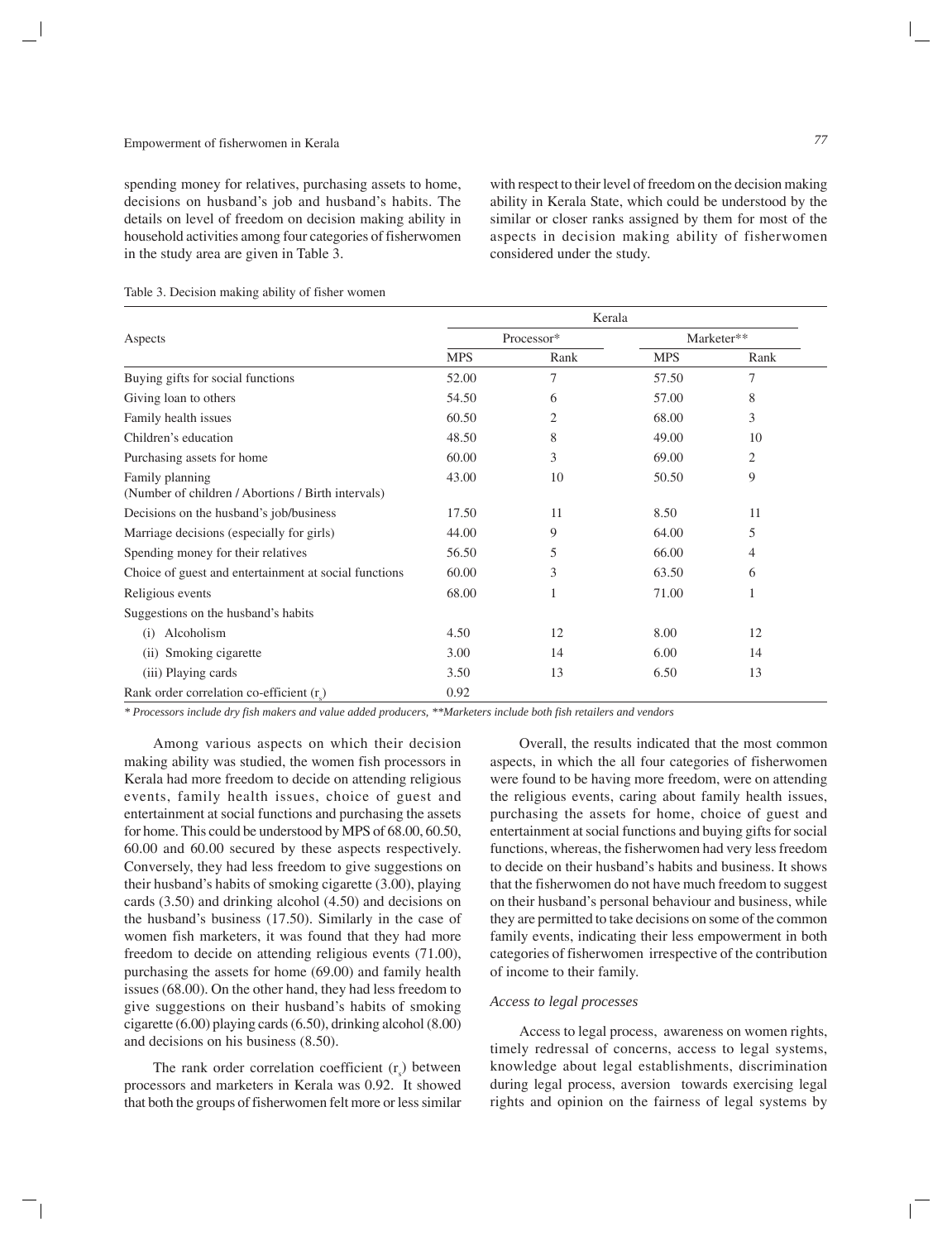fisherwomen was analysed by seeking responses from them and assigning ranks accordingly. The details about the level of access to information on the various aspects among four categories of fisherwomen in the study area are given in Table 4.

extension agencies, women welfare groups and civil societies should further intensify their efforts towards making these fisherwomen more empowered than what they are now.

Further, the rank order correlation coefficient  $(r<sub>s</sub>)$ between processors and marketers was 0.85. It showed

#### Table 4. Access to legal process and systems

|                                          | Kerala     |            |            |            |  |
|------------------------------------------|------------|------------|------------|------------|--|
| Aspects                                  |            | Processor* |            | Marketer** |  |
|                                          | <b>MPS</b> | Rank       | <b>MPS</b> | Rank       |  |
| Women rights awareness                   | 46.50      |            | 40.50      |            |  |
| Timely redressal of concerns             | 53.50      | 6          | 51.50      | 5          |  |
| Access to legal systems                  | 73.50      | 2          | 45.50      | 6          |  |
| Knowledge about legal establishments     | 75.50      |            | 67.50      |            |  |
| Discrimination during legal process      | 59.50      | 5          | 52.50      | 4          |  |
| Aversion towards exercising legal rights | 71.50      | 3          | 64.50      | 2          |  |
| Opinion on the fairness of legal systems | 66.50      | 4          | 58.50      | 3          |  |
| Rank order correlation co-efficient (r)  | 0.85       |            |            |            |  |

*\* Processors include dry fish makers and value added producers, \*\*Marketers include both fish retailers and vendors*

Among the various information resources on which their level of access was sought, it was found that the two different categories felt highly discriminated from their male counterparts on accessing the knowledge about legal establishments. This could be understood by the high MPS assigned to these information resources by the sample respondents, ranging from 75.50 to 95.90.

This is understandable from the fact that historically the fish markets are traditionally dominated by males, who have more control and monitoring over the price and quantities of fish and fishery products handled in the fish markets in Kerala State. On the other hand, all the four groups of fisherwomen felt less discriminated in accessing the KVK / Village resource centres and market associations, knowledge about capacity building programmes, credit and financial institutions and Government programmes / subsidies. This could be related to the recent implementation of several women-centric welfare programmes through the respective state agencies such as Matsyafed and Kudumbashree in Kerala targeting the economically weaker sections of women, in general and fisherwomen, in particular.

But, at the same time, the results revealed that in general, fisherwomen were highly discriminated in all the chosen aspects of access to information resources. This could be seen from the high MPS they secured that ranges from 36.33 to 95.90, indicating that they have a very poor stake in decision making when compared to their menfolk. This might be due to a very low level of literacy among fisherwomen, lack of awareness about their status and rights, social belief and customs attached to women, *etc.* Public

that both the groups of fisherwomen felt similar with respect to discriminating aspects in level of access of legal systems and process sources. This could be understood by the similar or closer ranks assigned by them for most of the aspects in level of access considered under the study.

# *Access to political systems and citizens power*

The access to political systems and citizens' power was studied using the following parameters like participation in political process, level of perception about political system, exercise franchise in elections, knowing the elected representatives, membership in political entities/ organisation, awareness on the election process and awareness on the women reservation bill. The details on access to political systems and citizens power among four categories of fisherwomen in the study area are given in Table 5.

It could be seen from the above table that both fish processors and marketers had high awareness in the election process , high level of perception about the political system and high participation in political process. On the other side, both the categories of fisherwomen had less awareness on the women reservation bill, knowledge on the elected representatives, less exercising franchise in elections and low membership in political entities / organisations

Further, the rank order correlation coefficient  $(r<sub>s</sub>)$ between processors and marketers was found to be 0.86. It showed that both the groups of fisherwomen felt more or less similar with respect to access to political systems and citizens power in Kerala state, which could be seen by the similar or closer ranks assigned by them for most of the aspects.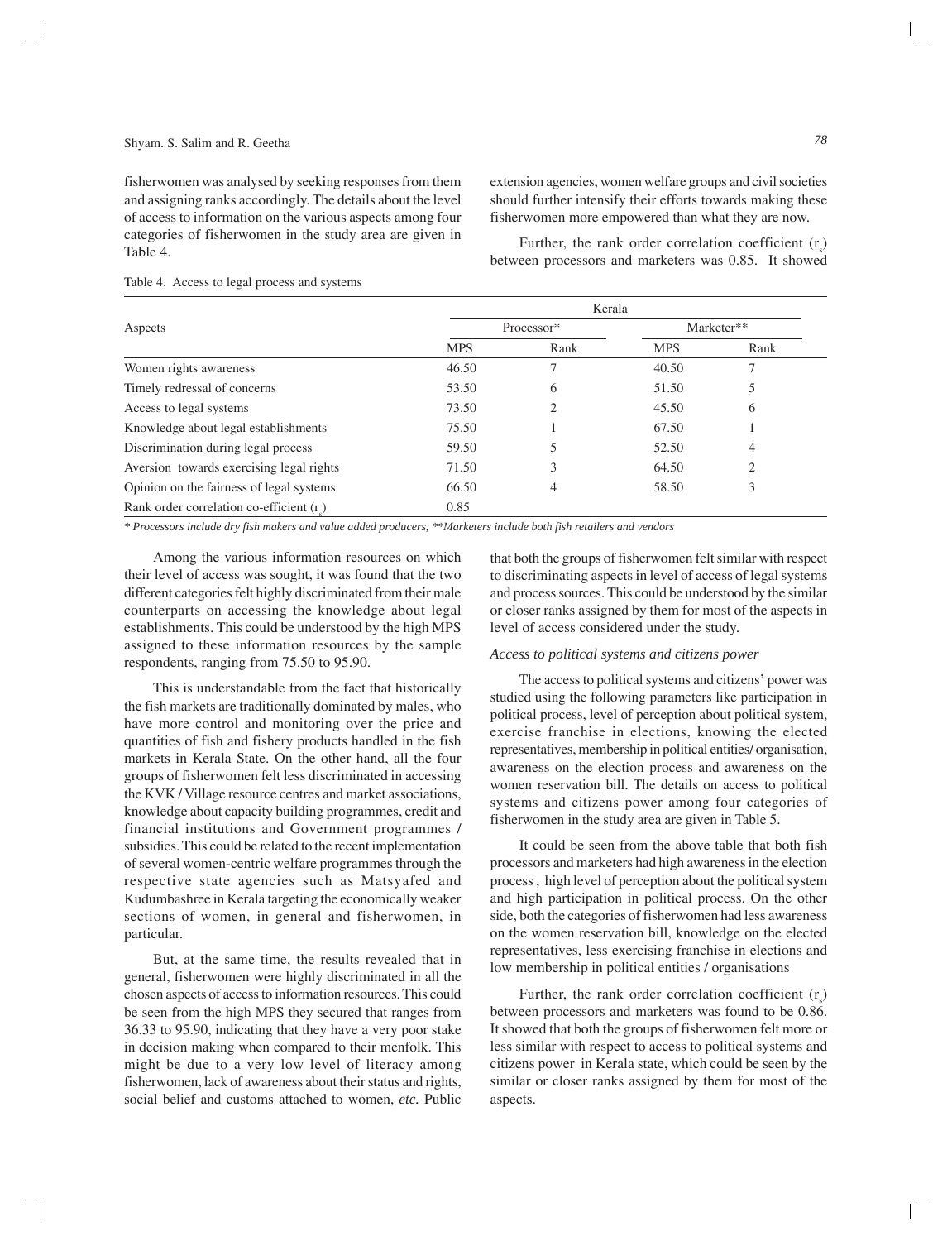|                                                | Kerala     |            |            |      |  |
|------------------------------------------------|------------|------------|------------|------|--|
| Aspects                                        |            | Processor* | Marketer** |      |  |
|                                                | <b>MPS</b> | Rank       | <b>MPS</b> | Rank |  |
| Participation in political process             | 81.5       | 3          | 79.5       | 3    |  |
| Level of perception about political system     | 84.5       |            | 81.5       | ◠    |  |
| Exercise franchise in elections                | 76.5       |            | 78.5       |      |  |
| Knowing the elected representatives            | 74.5       | 6          | 74.5       |      |  |
| Membership in political entities/ organisation | 78.5       | 4          | 72.5       | 6    |  |
| Awareness on the election process              | 86.5       |            | 86.5       |      |  |
| Awareness on the women reservation bill        | 66.5       |            | 59.5       |      |  |
| Rank order correlation co-efficient (r)        | 0.86       |            |            |      |  |

*\* Processors include dry fish makers and value added producers, \*\*Marketers include both fish retailers and vendors*

#### *Empowerment of fisherwomen*

The empowerment of fisherwomen was studied for fish processors and marketers by constructing the empowerment index. The estimated results are given in Table 6.

(53.08% ) and economic empowerment index (41.15%). On the other side, legal empowerment index was abysmally low (29.18% ), indicating their inability and lack of awareness in empowering themselves. Overall the results showed that the fisherwomen were more politically

Table 6. Empowerment of fisherwomen in Kerala

| Fisherwomen category      | <b>Empowerment Indicators</b> |        |           |       | Fisherwomen              | $\cdot t$              |  |
|---------------------------|-------------------------------|--------|-----------|-------|--------------------------|------------------------|--|
|                           | Economic                      | Social | Political | Legal | <b>Empowerment Index</b> | value                  |  |
| Processor                 |                               |        |           |       |                          |                        |  |
| Dry fish maker            | 38.67                         | 51.3   | 56.72     | 27    | 43.42                    | $6.129*$<br>$(-7.134)$ |  |
| Value added fish producer | 33.12                         | 55.28  | 63.42     | 35.3  | 46.78                    | $6.012*$               |  |
|                           |                               |        |           |       |                          | (8.152)                |  |
| Marketer                  |                               |        |           |       |                          |                        |  |
| Vendor                    | 47.61                         | 51.9   | 49.85     | 26.3  | 43.92                    | $6.732*$<br>(6.931)    |  |
| Retailer                  | 45.18                         | 53.82  | 53.24     | 28.12 | 45.09                    | $7.427*$<br>(6.023)    |  |
| Overall Index             | 41.15                         | 53.08  | 55.81     | 29.18 | 44.80                    |                        |  |

*Note: Figures in parentheses indicate estimated 'standard error' values;\* = p< 0.01*

It could be seen from Table 6 that the composite fisherwomen empowerment index was 44.80%. Among all four categories of fisherwomen in Kerala, value added fish producers were found better empowered (46.78%), followed by retailers (45.09%), vendors (43.92%) and dry fish makers (43.42% ). This could be understood from the fact that value added fish producers and retailers, to certain extent, were better educated and economically well-off when compared to the other two categories of fisherwomen, who were generally from the lower income group.

But, interestingly, the results showed that they were empowered more politically, than socially, economically and legally in that order. The overall political empowerment index was 55.81% , followed by social empowerment index empowered in Kerala and the composite fisherwomen empowerment index was high indicating that the fisherwomen are comparable to other sectors when it comes to empowerment.

The study has analysed the empowerment of two categories of fisherwomen such as processors and marketers in Kerala by capturing their responses on four broad categories of indicators such as those on economic, social, political and legal aspects. The study used the rank order correlation co-efficient to find out the level of discrimination from their men-folk in four aspects such as gender discrimination in the economic activities, decision making ability of fisherwomen, access of information from various sources and level of knowledge about health and